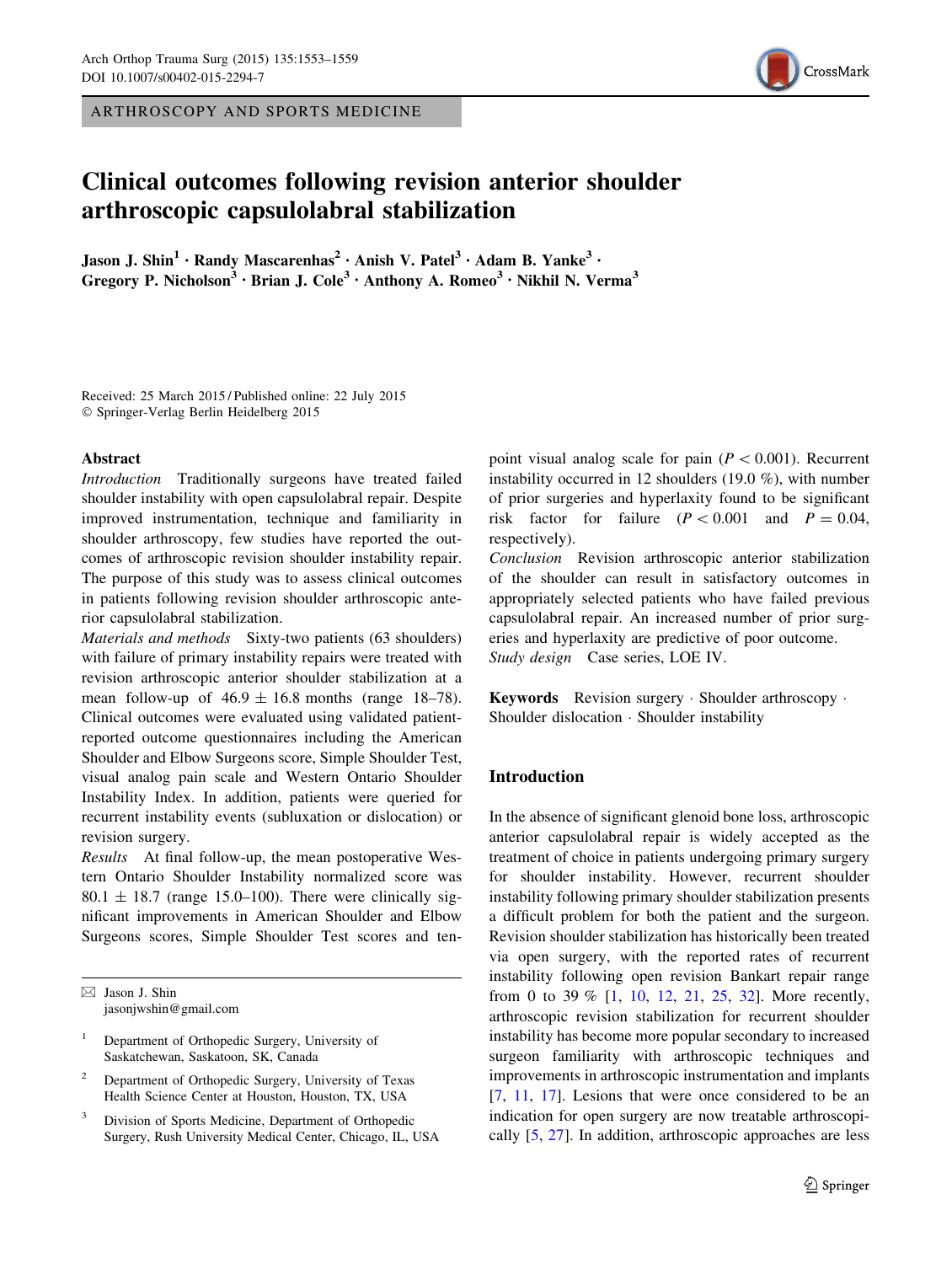invasive and with minimal alteration of the subscapularis [3, 4, 6]. Subsequently, the reduced morbidity of arthroscopic surgery may result in early functional rehabilitation and improved range of motion [16, 27].

The purpose of this study was to determine clinical outcomes in patients following revision arthroscopic anterior capsulolabral stabilization of the shoulder. The specific aims were to determine the rate of failure, identify risk factors for recurrence of instability, and report on subjective patient-reported outcomes. The hypothesis was that revision arthroscopic stabilization would offer satisfactory clinical outcomes in appropriately selected patients.

# Materials and methods

# Patients

After obtaining approval by Institutional Review Board of Rush University Medical Center (August 30, 2014; 13060505-IRB01), this study was performed retrospectively by reviewing the outcomes of patient who were treated from July 2007 to June 2012. The clinical and operating records of four sports medicine fellowshiptrained orthopedic surgeons were examined to identify patients with shoulder instability who had been previously treated with either open or arthroscopic soft tissue stabilization and went to develop recurrent instability requiring revision surgery. Medical records were reviewed to obtain details of previous surgical procedures, history of recurrent instability and hand dominance. From the operative notes of the revision procedure, details regarding size of the capsulolabral defect, number of anchors used, and amount of glenoid bone loss were recorded.

Through mail-in and online-based survey, the identified patients were contacted and queried regarding symptoms of recurrent instability, satisfaction with surgery, ability to participate in sports, and if further surgery had been performed since the arthroscopic revision stabilization procedure. Patients also were asked to complete the following validated questionnaires: Western Ontario Shoulder Instability Index (WOSI), American Shoulder and Elbow Surgeons (ASES) shoulder assessment form, Simple Shoulder Test (SST) and visual analog scale (VAS) for pain. Clinical scores from patients who had recurrent instability after the revision surgery, as well as those that underwent additional arthroscopic soft tissue were considered in the analysis. However, patient-reported outcome scores from those who went onto have bony or soft tissue augmentation procedures were not included in the analysis, as the study sought to assess outcome scores after arthroscopic soft tissue stabilization procedures rather than augmentation procedures.

## Surgical technique

All patients had magnetic resonance imaging of their shoulder to verifying capsulolabral lesion before surgery (Fig. 1). The surgeries were performed by one of four sports medicine fellowship-trained orthopedic surgeons. The choice of general anesthesia or regional block was determined by patient preference. Examination under anesthesia was performed to assess degree and direction of instability. Hyperlaxity was defined as shoulder that the examiner can easily subluxate the humeral head out of the socket anteriorly and posteriorly on drawer testing  $(2 + or)$ greater laxity) and inferiorly with sulcus testing [14, 18].

Following evaluation under anesthesia, patients were placed in a lateral decubitus position on a beanbag and the operative extremity was placed in traction with 10 pounds of in line traction and 10 pounds of abduction traction. The shoulder was abducted approximately  $50^{\circ}$  and flexed 15 $^{\circ}$ . Diagnostic arthroscopy was performed through standard posterior and anterosuperior portals. Particular attention was paid to evaluate glenoid bone loss and assess for defects of the humeral head as computer tomography (CT) scan was not routinely acquired preoperatively. The decision to proceed with arthroscopic revision stabilization was made after ruling out an inverted-pear glenoid and confirming that glenoid bone loss was not significant  $(\leq 25 \%)$ with the aid of a graduated probe  $[22]$ . The labrum was carefully assessed and mobilized with an elevator. The



Fig. 1 Axial proton density MRI of right shoulder showing anterior glenoid labrum with macerated appearance (red arrow), large joint effusion (blue arrow) and bone marrow edema (white arrow) of the humeral head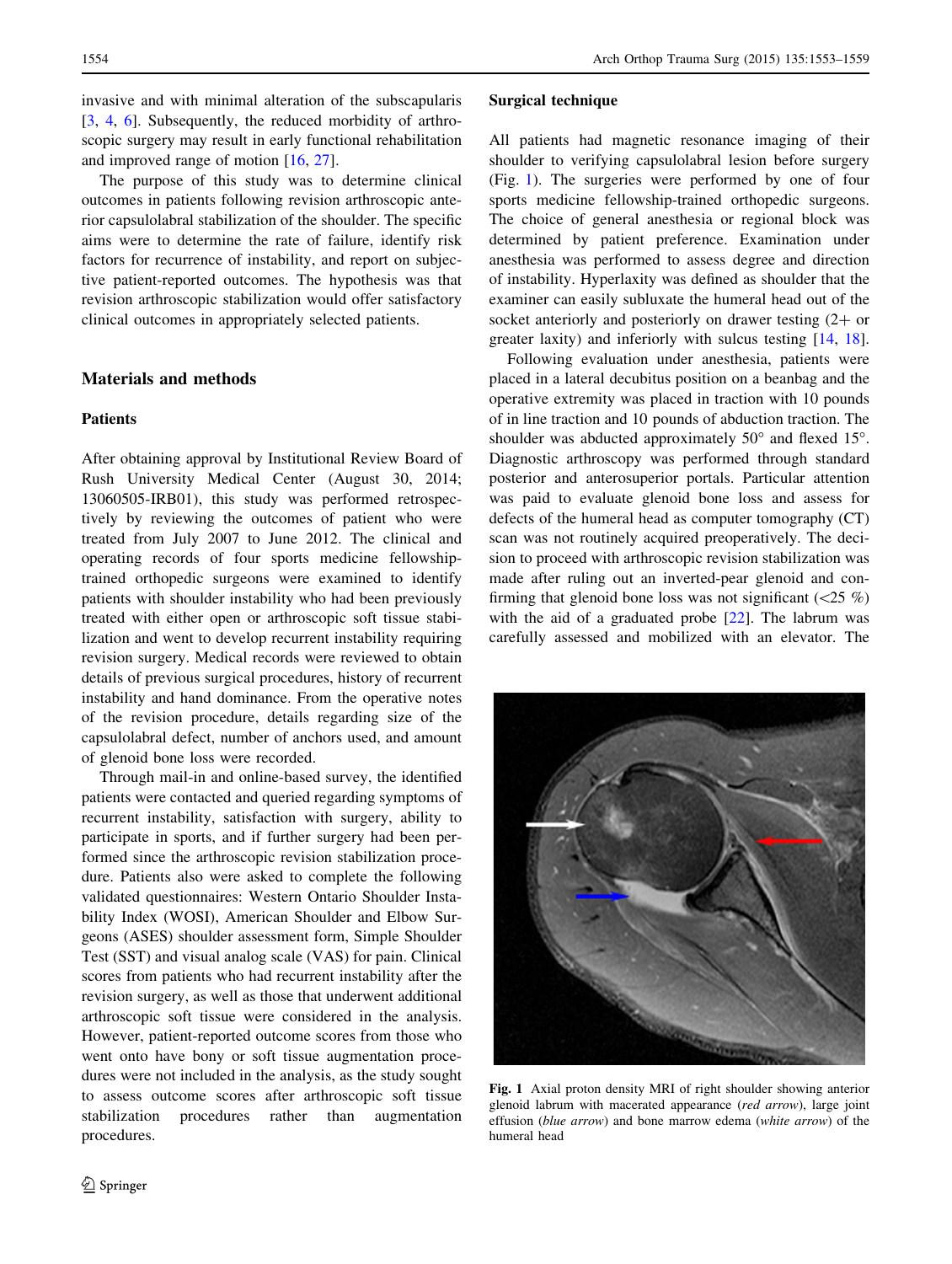edge of the glenoid rim was carefully debrided to remove fibrous tissue and prepare a bleeding bony bed. Position of the first anchor, suture passing and tying was dependent on surgeon preference and injury characteristics. Only sutured anchors were used. Anteroinferior and 7 o'clock portals were frequently used and inferior-to-superior capsular plication sutures were placed in the inferior and posterior– inferior capsular tissue of all cases [10]. This technique of the arthroscopic management of shoulder instability has been previously published [10, 28]. Capsulolabral tissues were probed for stability after the repair and suture plication was performed as necessary. Rotator interval closure was performed if the space was deemed to be redundant and according to surgeon preference.

## Postoperative rehabilitation

All procedures were performed as outpatient cases. Patients followed the same postoperative rehabilitation protocol, which involved shoulder immobilization in a sling for 4–6 weeks. The sling was removed during this period only for hygiene activities and therapeutic exercises. Initial therapy consisted of passive exercises with  $90^{\circ}$  of forward elevation,  $45^{\circ}$  of abduction and  $20^{\circ}$  of external rotation. After 4–6 weeks, slings were discontinued and scapular stabilization exercises were initiated. Patients were progressed to active range of motion to 60° abduction with internal rotation behind the back to waist level,  $140^{\circ}$  of forward flexion, and  $40^{\circ}$  of external rotation with the arm at the side. At 8 weeks, patients were progressed to full active motion as tolerated and advanced to gentle strengthening. After 12 weeks, patients began functional progression back to work, sports-related activities and advanced weight training. At 6 months after surgery, unrestricted return to sports and work was permitted.

# **Statistics**

Failure was defined as recurrent episodes of dislocation or symptomatic instability after the revision procedure. GraphPad program (GraphPad Inc., La Jolla, CA, USA) was used for all analyses. Continuous variables were recorded as mean and one standard deviation. The Wilcoxon matched-pairs signed-rank test was used to evaluate the differences between the preoperative and postoperative functional scores and the Mann–Whitney test was used for unpaired data. The instability group was compared to the non-instability group in univariate analysis using twosample *t* tests and Fischer's exact tests. Results were considered statistically significant at  $P < 0.05$ .

#### **Results**

During the study period, 169 patients that underwent revision stabilization procedures for anterior shoulder instability with or without hyperlaxity were identified. After excluding 73 patients with large bony defects  $(>=25 \%$  bone loss of the glenoid) that underwent revision Latarjet or distal tibial allograft procedures (49 and 24 during the same period of data collection, respectively) and three patients whose index procedures were coracoid transfer procedures (Bristow or Latarjet), 93 patients were identified. Of the remaining 93 patients, 14 patients with workers compensation cases were excluded. Therefore, 79 patients (80 shoulders) with followup greater than 12 months were eligible for inclusion in the study, with 62 (78.4 %) patients available for mean followup of  $46.9 \pm 16.8$  (range 18–78). There were 46 male patients and 16 female patients with a mean age of  $23.3 \pm 6.9$  years (range 15–58) at time of revision surgery. The dominant extremity was involved in 54.1 % of patients (Table 1). Patients had an average of 1.17 surgeries (all patients had one or two prior surgeries except for one patient who had four surgeries: two arthroscopic capsular procedures, one open Bankart and one capsular shrinkage procedure) before undergoing revision surgery.

Sixty-two of 79 patients were successfully contacted for a follow-up rate of 78.4 %. Despite extensive attempts to locate them, 17 patients were not locatable (Fig. 2). At the time of arthroscopic revision capsulolabral repair, it was noted that twelve patients (13 shoulders) had an underlying diagnosis of hyperlaxity. Intra-operatively, using the 360 circle concept, the overall mean degree of capsulolabral injury was  $151 \pm 44^{\circ}$ . On average,  $4.41 \pm 1.55$  suture anchors were used for the revision procedure and rotator interval closure was performed in 7 (11.3 %) shoulders.

The mean follow-up duration after revision arthroscopic stabilization was 46.9 months (range 18–78 months). Follow-up in 74.1 % of patients was greater than 30 months after their revision procedure. With regard to patient-reported outcome scores, there were significant increases seen in postoperative ASES ( $P \lt 0.001$ ) and SST scores  $(P < 0.001)$  with significant decreases in VAS pain scores postoperatively ( $P < 0.05$ ). These values are shown in

Table 1 Demographics of 62 patients

| Mean age, year (range)          | $23.2(14.7-47.2)$ |
|---------------------------------|-------------------|
| Gender, $n$ (%)                 | 46 (74.2)         |
| Male                            |                   |
| Dominant limb affected, $n$ (%) | 34 (54.1)         |
| Previous surgeries, $n^*$       | $1.17(1-4)$       |
| Follow-up month, mean (range)   | $46.9(18-78)$     |

\* All had 1–2 prior procedures, except for a single patient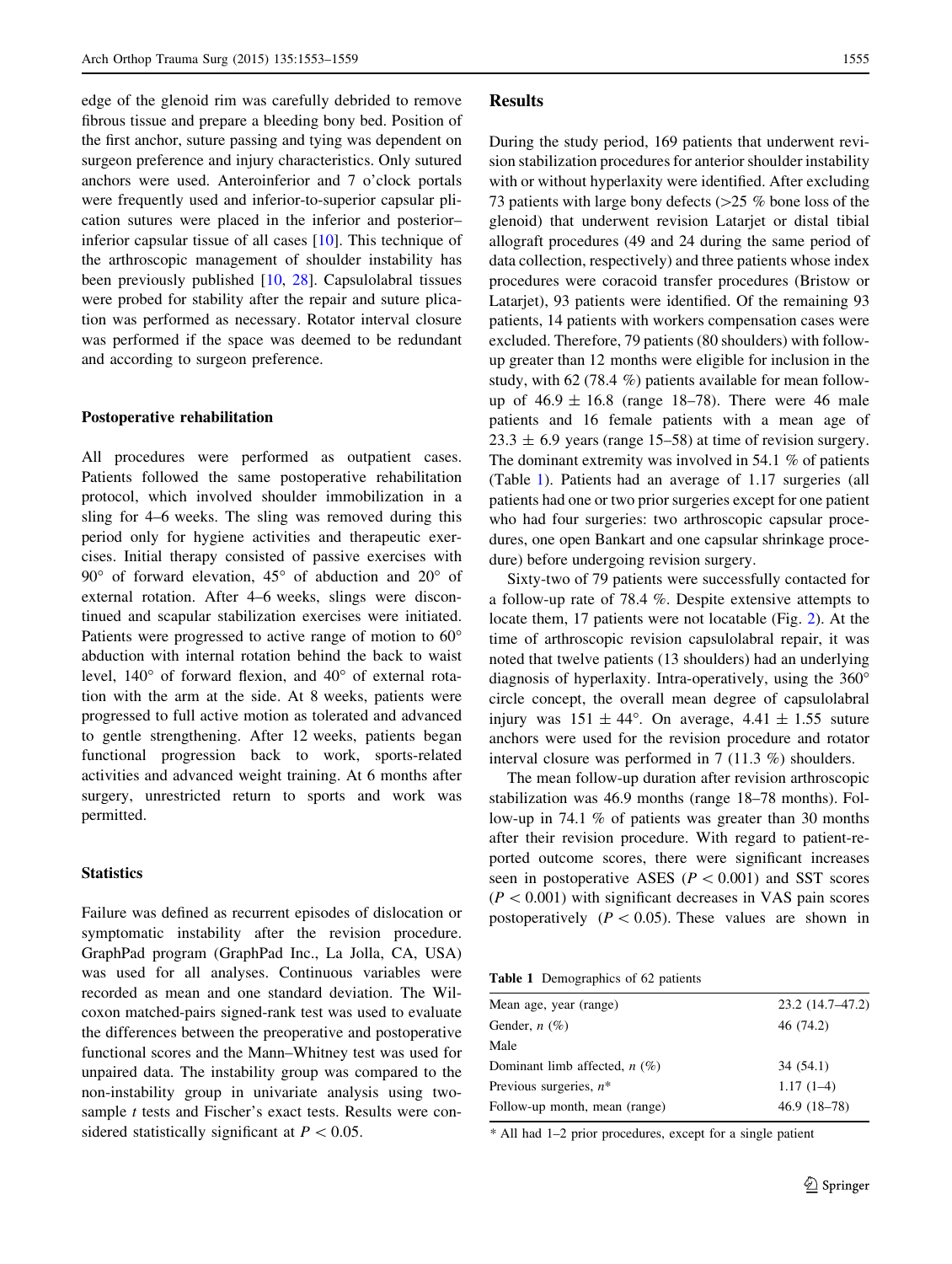#### Fig. 2 Patient flowchart



Table 2 Clinical scores in patients that had arthroscopic revision stabilization

| Clinical score | Preoperative<br>Mean $\pm$ SD | Postoperative<br>Mean $\pm$ SD | P value |
|----------------|-------------------------------|--------------------------------|---------|
| <b>SST</b>     | $61.8 \pm 25.6$               | $90.9 \pm 18.5$                | < 0.05  |
| <b>ASES</b>    | $63.7 \pm 22.6$               | $85.1 \pm 20.4$                | < 0.001 |
| <b>VAS</b>     | $2.89 \pm 2.63$               | $0.81 \pm 1.36$                | < 0.001 |
| <b>WOSI</b>    | n/a                           | $80.1 \pm 18.7$                |         |

ASES American Shoulder and Elbow score, SST normalized Simple Shoulder Test, VAS visual analog scale, WOSI normalized Western Ontario Shoulder Index

Table 2. Preoperative WOSI scores were not available, but at final follow-up, the mean normalized WOSI was 80.1  $\pm$  18.7. Majority of patients (74.2 %) were able to return to at least recreational level of sports.

Following arthroscopic revision stabilization, recurrent instability occurred in 11 patients (17.7 %) and in 12 shoulders (19.0 %). Two shoulders had symptomatic subluxations, while ten shoulders experienced frank dislocations. The cause was mild trauma that occurred during daily activities of living (without the involvement of any significant external force) in 5 (45.5 %) shoulders, moderate trauma that occurred during activities similar to the level of sporting activity in 2 (18.2 %) shoulders, and major trauma caused by significant external force in 5 (45.5 %) shoulders. Of the 11 patients who had recurrent instability, seven patients (eight shoulders) underwent additional stabilization procedures, with a mean time to repeat surgery of 32 months (range 7–51 months). There were four open Latarjet procedures, two distal tibial allograft transplants to augment the glenoid, one additional arthroscopic capsulolabral stabilization, and one open capsular stabilization with rotator interval closure using semitendinosus allograft.

The 11 patients who had recurrence of instability were compared to 51 patients who did not have further instability to determine potential risk factors related to failure. The number of prior surgeries ( $P < 0.001$ ) and presence of hyperlaxity  $(P = 0.04)$  were found to be significantly associated with failure (Table 3). Between the two groups, there was no significant difference in the number of suture anchors used, size of capsular injury, age at time of surgery, and gender.

# **Discussion**

This study sought to quantify the surgical effectiveness of arthroscopic revision anterior capsulolabral stabilization in patients that previously had shoulder stabilization procedures. The most important finding of this study is that of the 62 patients (63 shoulders) treated with arthroscopic revision surgery and followed up at a mean of 46.9 months, 11 patients (12 shoulders) failed with recurrent dislocations. These results are in keeping with the current published evidence on arthroscopic revision shoulder stabilization [1, 18, 20, 25, 26]. Furthermore, this study confirms previous papers that the overall recurrence is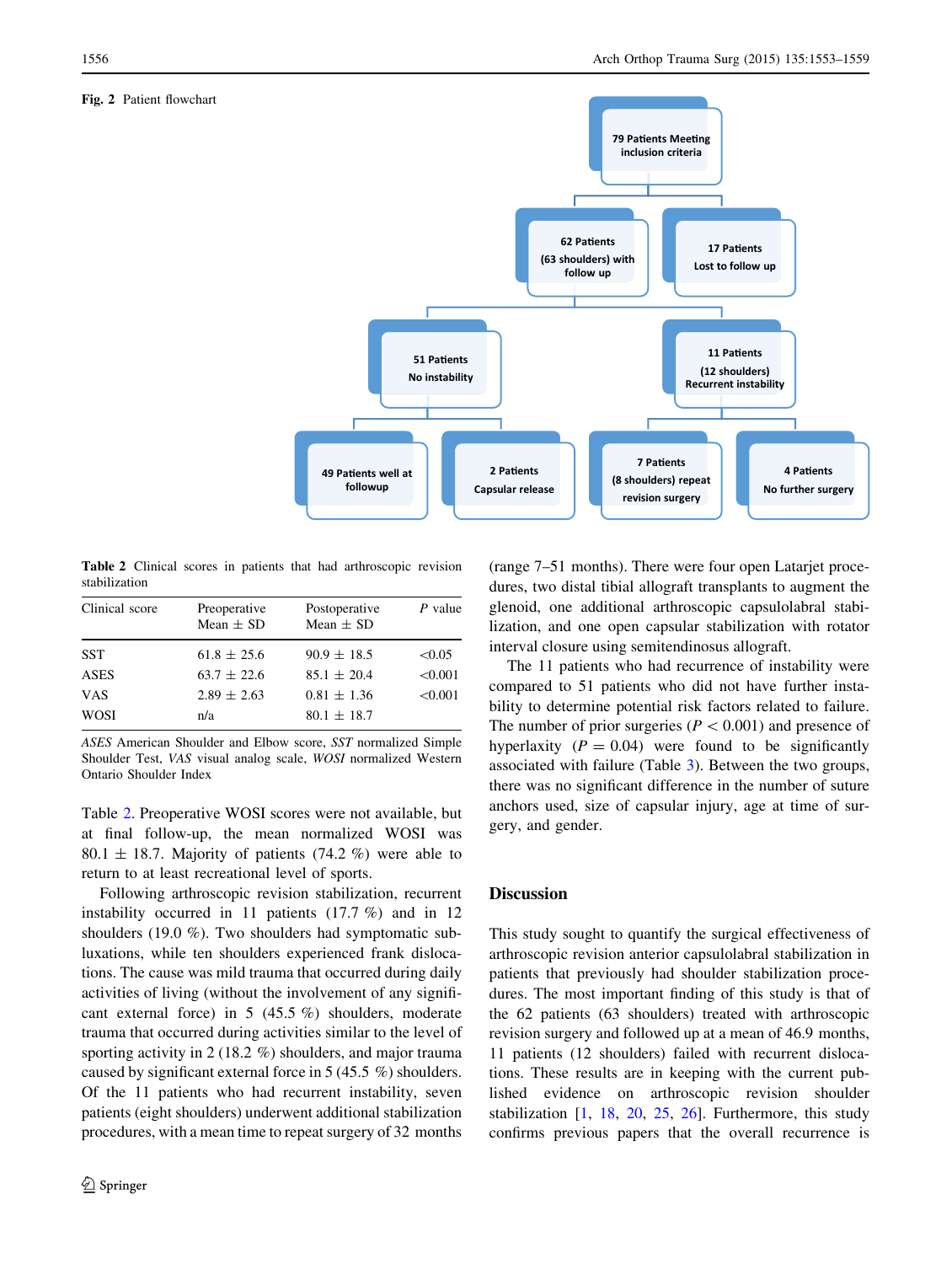Table 3 Assessed risk factors

| <b>Table 3</b> Assessed risk factors<br>for instability | Risk factor             | Recurrent instability     | No instability              | $P$ value |
|---------------------------------------------------------|-------------------------|---------------------------|-----------------------------|-----------|
|                                                         | Age at revision surgery | $23.6 \pm 5.9$            | $23.2 \pm 7.2$              | $=0.833$  |
|                                                         | Prior surgeries         | $1.7 \pm 0.9$             | $1.1 \pm 0.2$               | < 0.001   |
|                                                         | # of anchors            | $4.6 \pm 1.7$             | $4.4 \pm 1.5$               | $=0.581$  |
|                                                         | Hyperlaxity             | 58 % (7 of 12 shoulders)  | $25\%$ (13 of 51 shoulders) | $=0.04$   |
|                                                         | Gender, male $(\%)$     | 72.7 % (8 of 11 patients) | 74.5 % (38 of 51 patients)  | $=1.00$   |
|                                                         | Size of lesion          | $158.6 \pm 41.4$          | $149.6 \pm 44.8$            | $= 0.626$ |

twice that number of primary arthroscopic Bankart repair [1, 4, 18].

Reported redislocation rates following revision arthroscopic capsulolabral repair range from 0 to 27 % in the literature. In 1996, Lehmann et al. [20] reported on the first published series using an arthroscopic revision stabilization technique in 14 patients. They reported no recurrence at only 13-month follow-up following arthroscopic suture repair. In another series, Bartl et al. [4] prospectively evaluated 56 patients who underwent arthroscopic revision stabilization with suture anchors via the 5:30 approach. In their series, six patients (11 %) experienced recurrent instability after revision with those failures correlating with poor capsular quality noted at the time of surgery [4]. Of the six failures, one patient had glenoid bone loss measuring 20 % of the glenoid width and all others had smaller glenoid compression defects, ranging from 5 to 15 %. Using a similar operative technique, Patel et al. [27] reported a 10 % recurrence rate over a 36-month period with good clinical outcomes. Neri et al. [26] reported a recurrence rate of 27 % (3 of 11) after a mean follow-up duration of 34 months after using a suture anchor repair technique with a high rate of rotator interval closure. Arce et al. [2] published their results following arthroscopic revision stabilization in 16 patients with three cases of recurrent shoulder instability. In their study, the three patients who experience redislocation all had two prior surgeries [2]. In a recent systematic review by Abouali et al. [1], the overall rate of recurrent instability was 14.2 %. Similarly, Creighton et al. [10] have previously reported a failure rate of 17 % at a mean follow-up of 30 months, which is similar to the current series with a failure rate of 17.7 % (11 of 62 patients) at a mean follow-up of 46.9 months.

The reported recurrence rate following open revision procedures is comparable to arthroscopic techniques and ranges between 8 and 26 % [30, 33]. However, arthroscopy has become increasingly popular and is continuing to evolve. While being less invasive, arthroscopy allows closer inspection of the joint and labral structures with less scarring, stiffness and minimal subscapularis alteration [13]. In a study of 26 shoulders that underwent open revision stabilization after a failed arthroscopic procedure, Cho et al. [9] reported a recurrent instability rate of 11.5 %. Despite positive results in recurrence rates, the authors also noted significant decreases in active forward flexion and external rotation, presumably due to the prolonged avoidance of external rotation following open surgery. They concluded that the open procedure led to loss of motion which undermined return to previous sports activity level [9]. In 2012, Schmid et al. [31] reported 14 % rate of failure following Latarjet procedure for treatment of recurrent glenohumeral instability after previous operative repair. Forty-eight of the 49 consecutive patients in their study showed an osseous defect of the anterior–inferior glenoid rim on preoperative CT scan, with an average superoinferior extension of the damage of 17.7 mm [31]. Following Latarjet procedure, six cases of complications were noted which included four cases of delayed wound healing and two other cases frozen shoulder [31].

Previously reported reasons for redislocation include hyperlaxity, not utilizing enough suture anchors, glenoid bone loss, humeral head defect and return to contact sports [1, 2, 6, 9]. Failure analysis in this series showed that recurrent instability was the result of moderate to severe trauma in 7 of 12 (58.3 %) shoulders. Two of seven traumatic failures had signs of hyperlaxity. Remaining five shoulders that sustained atraumatic recurrent dislocations all displayed signs of hyperlaxity. One shoulder with recurrent instability had an estimated intraoperative glenoid bone loss measuring 25 %, with the remaining 11 shoulders exhibiting less glenoid bone loss ranging from 0 to 10 % of the glenoid width. Bartl et al. [4] showed a significant correlation between younger age and recurrent instability after revision arthroscopic shoulder stabilization (22.6 year in unstable shoulders vs 30.8 years for stable shoulders). In contrast, Meehan et al. [24] showed that age greater than 30 years at the time of revision surgery was a negative prognostic factor. The reported results from this study do not support either studies as there were no statistical differences in age between stable and unstable shoulders  $(23.6 \pm 5.9 \text{ vs } 23.1 \pm 7.2 \text{ years, respectively, } P = 0.83).$ 

There were significant differences in the number of previous surgeries when comparing patients who had recurrent instability and those who were stable after revision surgery. A cohort study by Krueger et al. [19] compared the outcome of arthroscopic revision surgery with results of primary arthroscopic instability repair using the same suture anchor technique. In their series, no patient in either group experienced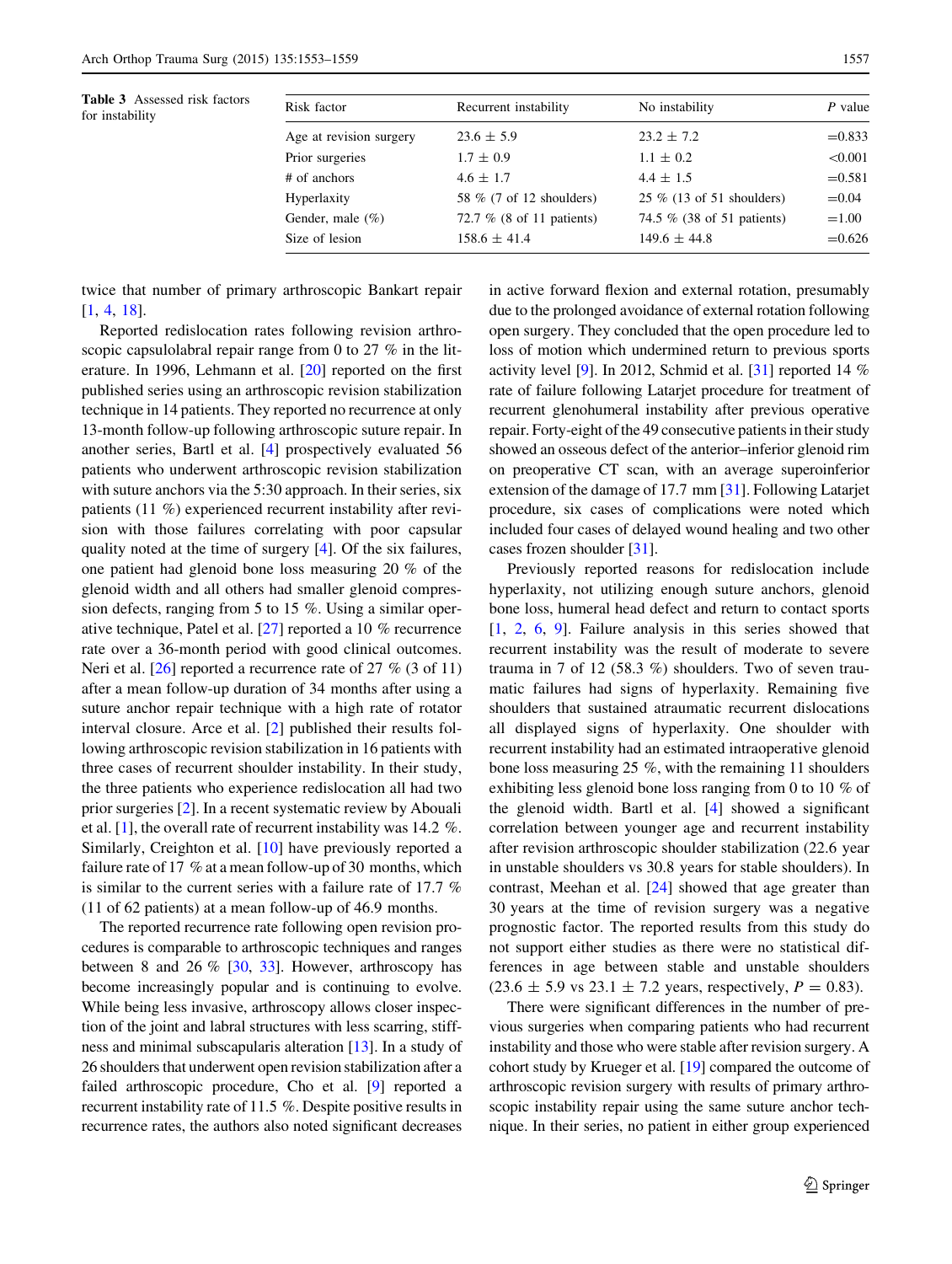recurrent instability, but the revision group had significantly lower scores in subjective outcome measures (Walch-Duplay score, Melbourne Instability Shoulder score, Western Ontario Shoulder Instability Index and Subjective Shoulder Value). Multiple surgeries can negatively affect bone and soft tissue quality, decrease available sites for anchor placement, reduce healing capacity, and subsequently increase the overall complexity of the case [19]. Moreover, patients with inherently poor tissue quality would be predisposed to failure after surgery and such patients may undergo greater number of additional procedures.

Despite the failures, the current study reveals that patients undergoing revision arthroscopic shoulder stabilization generally had satisfactory outcomes. A high percentage of patients were able to return to recreational sports (74.2 %). The subjective patient-reported outcomes in this study are similar to those seen in previous reports on revision arthroscopic shoulder stabilization. The reported mean ASES score ranges from 76 to 99.6 in the literature [8, 10, 27], which is consistent with the findings in this patient population (mean ASES 85.1). Kim et al. [16] and Neri et al. [26] reported postrevision normalized SST scores of 91.7 and 95.4, respectively, which is again similar to postoperative SST score of 90.9 from this study. With respect to WOSI score, Krueger et al. [19] reported a mean score of 68.5 after revision arthroscopic stabilization compared to mean score of 89.8 after primary surgery. The authors reported that the revision group more often feared falling on their shoulders and had more difficulties in maintaining their levels of fitness, thus likely attaining lower scores on emotion and lifestyle subitems on the WOSI questionnaire. This study's patients' mean WOSI score of 80.1 is higher than the revision stabilization group score but lower than the primary group score reported by Krueger et al. [19]. The reason for higher overall WOSI score in this patient population after revision surgery is not exactly clear. One reason may be secondary to the difference in ability to in return to sports (30 % in Krueger et al. [19] vs 74.2 % in present study). As previously reported, ''the ability to participate in sports seems to play an important role in this young patient population'' [15, 19].

The improvements seen in patients in this study suggest that the appropriately chosen patient can expect increased shoulder function and decreased pain with an arthroscopic capsulolabral repair for failed primary stabilization of the shoulder. The reported results support the use of arthroscopic techniques in revision stabilization procedures. Creighton et al. [10] have previously reported an aggressive surgical technique using multiple anchors and generally  $120^{\circ} - 180^{\circ}$  repair construct with similar results [10]. By plicating the inferior and posterior–inferior capsular tissue, it is possible to eliminate the redundant inferior capsular pouch and minimize recurrence rates.

## Limitations

Our study has several limitations. The main limitation of the study is that we did not include in-person clinical evaluations. At the time of revision surgery, 43.5 % of patients were less than 20 years of age and we anticipated difficulties in attaining clinic follow-up visits with a young mobile population secondary to careers and education. Due to this obstacle, we chose to evaluate patient-reported outcomes (ASES, VAS, SST and WOSI) that were obtained via questionnaire. However, the primary goal of revision instability surgery (particularly from a patient perspective) is to eliminate shoulder instability events and allow a return to activities and sports. Both of these outcomes have been adequately evaluated using the current methodology. A further weakness of this study is that we report only the postoperative WOSI score. The WOSI is a quality of life questionnaire designed specifically for shoulder instability with excellent supporting evidence for reliability and responsiveness [29]. However, WOSI scores were not routinely obtained preoperatively from patients and as a result, we could not determine change in WOSI score. Moreover, preoperative shoulder CT scan was not routinely performed. Thus, we were unable to accurately quantify and characterize the amount of glenoid bone loss using a standardized method and comment on the percentage at which bone loss may be a risk factor for failure in arthroscopic capsulolabral revision surgery. Another possible weakness of the study includes performance bias which may result from combining outcome data from four surgeons. However, the inclusion of multiple surgeons adds to the generalizability of the results. In addition, follow-up imaging was not obtained for the current study. Longer term follow-up with radiographic imaging is necessary to better understand the natural disease progression and the implications of treatment. Previous studies showed that failures rates for arthroscopic capsulolabral repair increased when follow-up was beyond 5 years [8, 23].

Finally, this was a retrospective analysis with no control group. A high-quality randomized control trial comparing outcomes of arthroscopic versus open stabilization would best determine outcomes following revision surgery. However, it must be noted that with increasing availability and success of arthroscopic surgery along with the increased morbidity associated with open procedures, patients with failed instability surgery may not be willing to undergo open surgery. Finally, further study is needed to determine differences in outcome between arthroscopic, open soft tissue and open or arthroscopic bone transfer techniques for recurrent instability with specific attention to elimination of instability, restoration of motion, return to sport, and longterm risk of glenohumeral arthritis to help determine the most appropriate technique for this complex patient population.